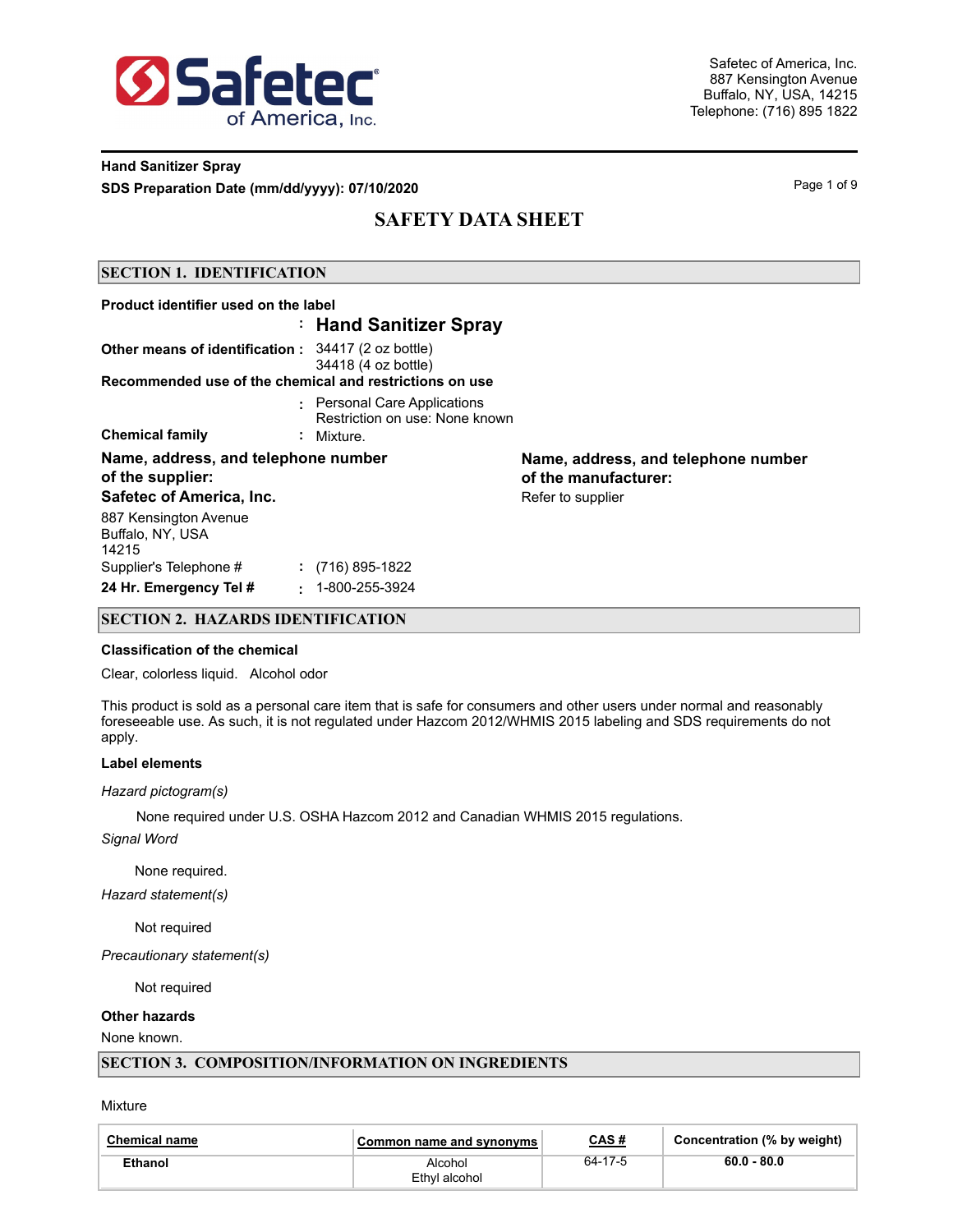

#### **Hand Sanitizer Spray**

**SDS Preparation Date (mm/dd/yyyy): 07/10/2020** Page 2 of 9

# **SAFETY DATA SHEET**

| <b>Triethanolamine</b>                                                                       | 2.2"-Nitrilotriethanol<br>Tris(2-hydroxyethyl)amine | 102-71-6 | $0.1 - 1.0$ |  |
|----------------------------------------------------------------------------------------------|-----------------------------------------------------|----------|-------------|--|
| The exact concentrations of the above listed chemicals are being withheld as a trade secret. |                                                     |          |             |  |
|                                                                                              |                                                     |          |             |  |

#### **SECTION 4. FIRST-AID MEASURES**

| Description of first aid measures |  |  |
|-----------------------------------|--|--|
|-----------------------------------|--|--|

| Ingestion                                                   | : None required when used as intended. In the case of accident or if you feel unwell,<br>seek medical advice immediately (show the label where possible).                       |  |  |  |
|-------------------------------------------------------------|---------------------------------------------------------------------------------------------------------------------------------------------------------------------------------|--|--|--|
| Inhalation                                                  | : None required when used as intended.                                                                                                                                          |  |  |  |
| Skin contact                                                | : None required when used as intended. If skin irritation or rash occurs: Get medical<br>advice/attention.                                                                      |  |  |  |
| Eye contact                                                 | : If in eyes, rinse with water for 15 minutes. Remove contact lenses, if present and easy<br>to do. Continue rinsing. If eye irritation persists: get medical advice/attention. |  |  |  |
| Most important symptoms and effects, both acute and delayed |                                                                                                                                                                                 |  |  |  |

**:** None expected, when used as intended.

#### **Indication of any immediate medical attention and special treatment needed**

**:** Treat symptomatically.

#### **SECTION 5. FIRE-FIGHTING MEASURES**

#### **Extinguishing media**

*Suitable extinguishing media*

**:** Dry chemicals. Foam. Carbon dioxide (CO2). Water or fog spray.

*Unsuitable extinguishing media*

**:** Do not use water jet as extinguisher, as this will spread the fire.

### **Special hazards arising from the substance or mixture / Conditions of flammability**

**:** Highly flammable liquid and vapor.

#### **Flammability classification (OSHA 29 CFR 1910.106)**

**:** Flammable liquids - Category 2

#### **Hazardous combustion products**

**:** Carbon oxides.

#### **Special protective equipment and precautions for firefighters**

*Protective equipment for fire-fighters*

**:** Firefighters must use standard protective equipment including flame retardant coat, helmet with face shield, gloves, rubber boots, and in enclosed spaces, SCBA.

*Special fire-fighting procedures*

**:** Fight fires from a safe distance. Move containers from fire area if safe to do so. Water spray may be useful in cooling equipment exposed to heat and flame.

#### **SECTION 6. ACCIDENTAL RELEASE MEASURES**

#### **Personal precautions, protective equipment and emergency procedures**

|                                                      | : Restrict access to area until completion of clean-up. Ensure clean-up is conducted by<br>trained personnel only. Individuals involved in the cleanup must wear appropriate<br>personal protective equipment. For personal protection, see section 8 of the SDS.                                                                                                   |
|------------------------------------------------------|---------------------------------------------------------------------------------------------------------------------------------------------------------------------------------------------------------------------------------------------------------------------------------------------------------------------------------------------------------------------|
| <b>Environmental precautions</b>                     | Do not allow material to contaminate ground water system. For large spills, dike the<br>area to prevent spreading.                                                                                                                                                                                                                                                  |
| Methods and material for containment and cleaning up |                                                                                                                                                                                                                                                                                                                                                                     |
|                                                      | : Ventilate area of release. Stop spill or leak at source if safely possible. Dike for water<br>control. Use only non-sparking tools and equipment in the clean-up process. Contain<br>and absorb spilled liquid with non-combustible, inert absorbent material (e.g. sand),<br>then place absorbent material into a container for later disposal (see Section 13). |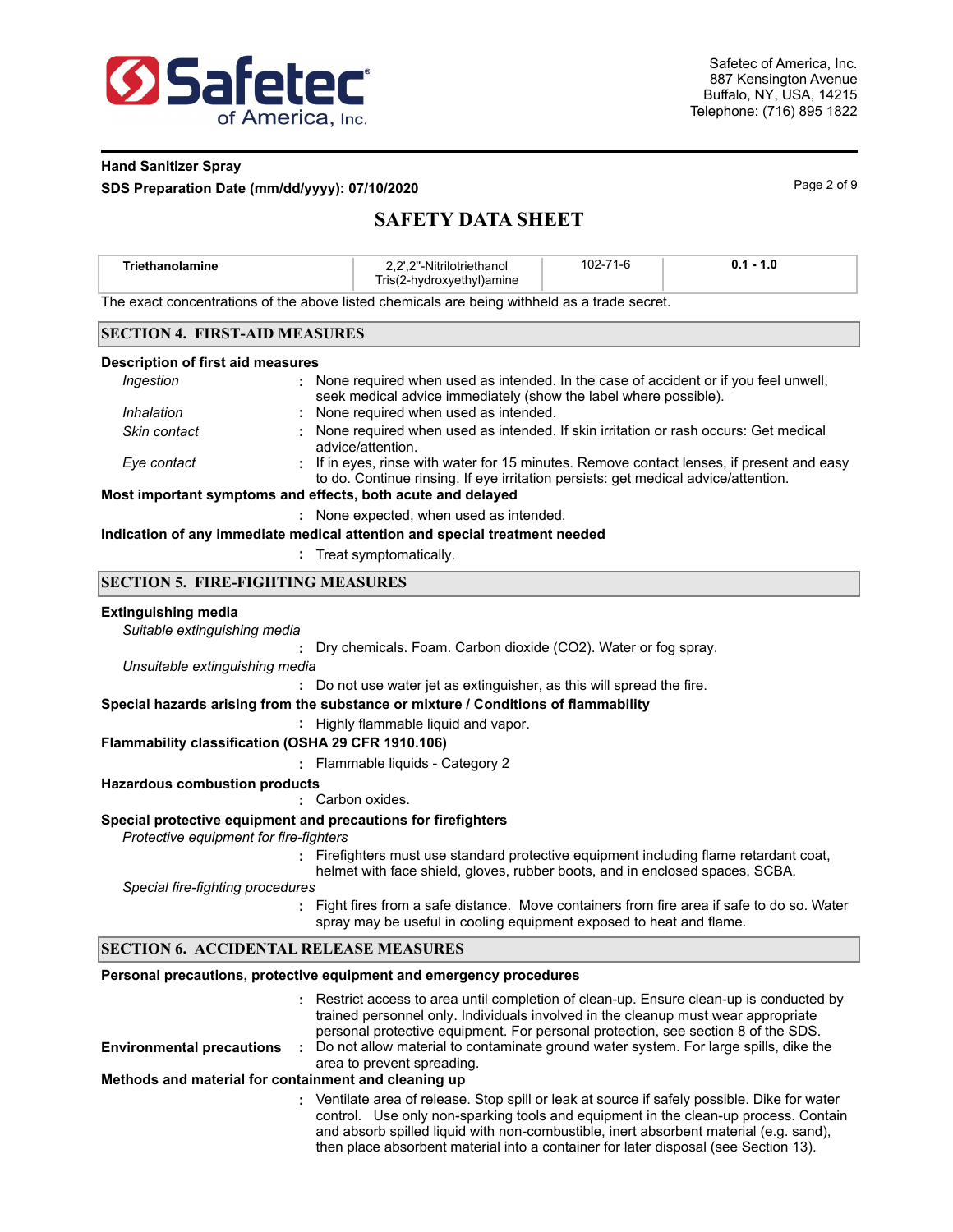

### **Hand Sanitizer Spray SDS Preparation Date (mm/dd/yyyy): 07/10/2020 Page 3 of 9** Page 3 of 9

# **SAFETY DATA SHEET**

#### **Special spill response procedures**

**:** If a spill/release in excess of the EPA reportable quantity is made into the environment, immediately notify the national response center in the United States (phone: 1-800-424-8802). US CERCLA Reportable quantity (RQ): None.

#### **SECTION 7. HANDLING AND STORAGE**

#### **Precautions for safe handling**

|                                    | Keep away from heat, hot surfaces, sparks, open flames and other ignition sources -<br>No smoking. Do not ingest or swallow. Observe good industrial hygiene practices. |
|------------------------------------|-------------------------------------------------------------------------------------------------------------------------------------------------------------------------|
| <b>Conditions for safe storage</b> | Keep containers closed when not in use.                                                                                                                                 |
| Incompatible materials             | : Strong oxidizing agents. Acids.                                                                                                                                       |

#### **SECTION 8. EXPOSURE CONTROLS / PERSONAL PROTECTION**

| <b>Exposure Limits:</b> |            |                  |                              |             |
|-------------------------|------------|------------------|------------------------------|-------------|
| <b>Chemical Name</b>    |            | <b>ACGIH TLV</b> | <b>OSHA PEL</b>              |             |
|                         | <b>TWA</b> | <b>STEL</b>      | <b>PEL</b>                   | <b>STEL</b> |
| Ethanol                 | N/Av       | $1000$ ppm       | 1000 ppm (1900<br>$mg/m^3$ ) | N/Av        |
| <b>Triethanolamine</b>  | 5 mg/ $m3$ | N/Av             | N/Av                         | N/Av        |

#### **Exposure controls**

#### **Ventilation and engineering measures**

|                                       | : None required when used as intended. |
|---------------------------------------|----------------------------------------|
| <b>Respiratory protection</b>         | : None required when used as intended. |
| <b>Skin protection</b>                | : None required when used as intended. |
| Eye / face protection                 | : None required when used as intended. |
| Other protective equipment            | : None required when used as intended. |
| <b>General hygiene considerations</b> |                                        |
|                                       |                                        |

### **:** Avoid breathing mist or vapor. Do not ingest.

### **SECTION 9. PHYSICAL AND CHEMICAL PROPERTIES**

| Appearance                                          | : Clear colourless liquid. |
|-----------------------------------------------------|----------------------------|
| Odour                                               | Alcohol                    |
| Odour threshold                                     | Not available.             |
| рH                                                  | Not available.             |
| <b>Melting Point/Freezing point: Not available.</b> |                            |
| Initial boiling point and boiling range             |                            |
|                                                     | Not available.             |
| <b>Flash point</b>                                  | 13                         |
| <b>Flashpoint (Method)</b>                          | : Closed cup               |
| <b>Evaporation rate (BuAe = 1)</b> : Not available. |                            |
| <b>Flammability (solid, gas) :</b> Not applicable.  |                            |
| Lower flammable limit (% by vol.)                   |                            |
|                                                     | 3.3%                       |
| Upper flammable limit (% by vol.)                   |                            |
|                                                     | 19%                        |
|                                                     |                            |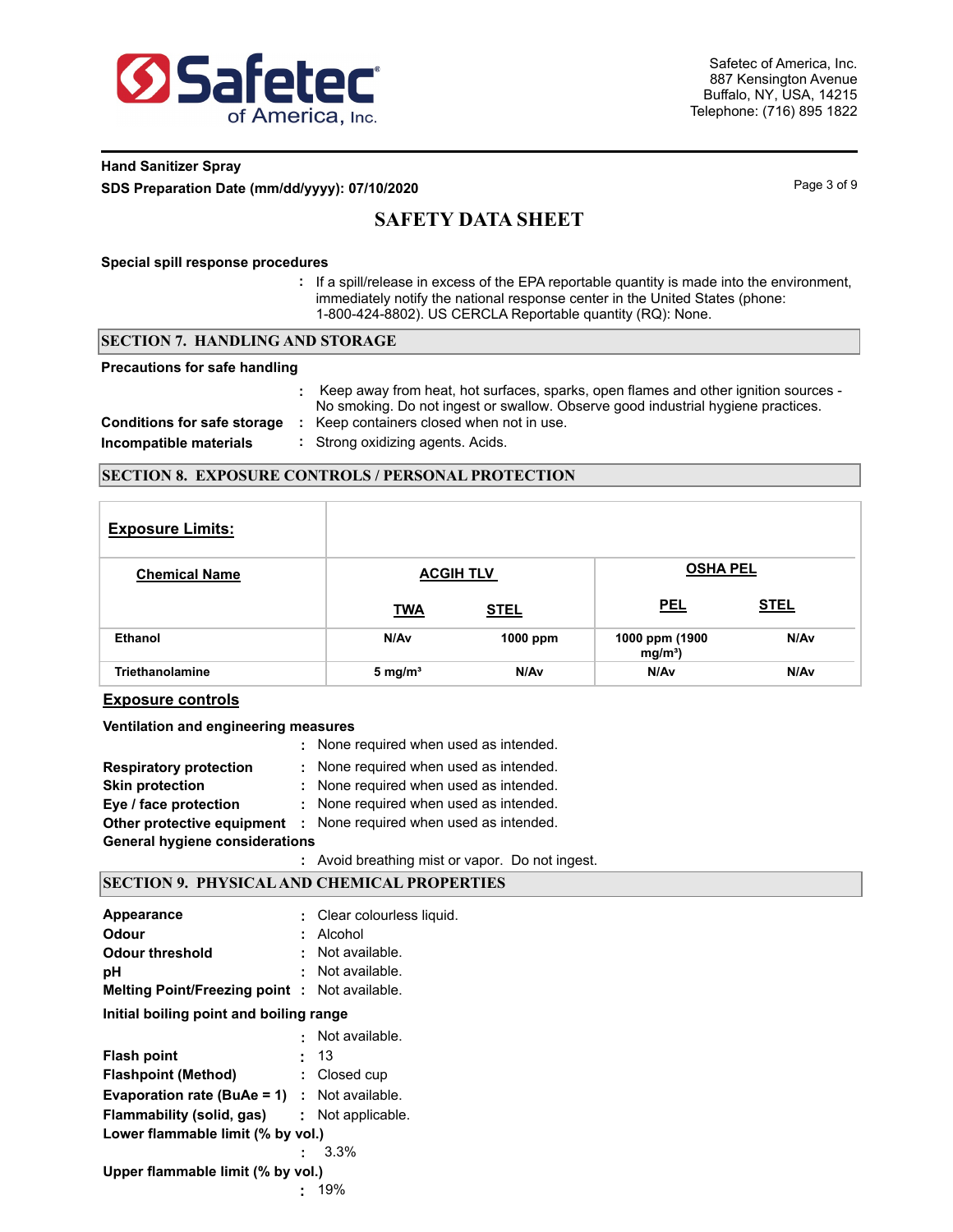

### **Hand Sanitizer Spray SDS Preparation Date (mm/dd/yyyy): 07/10/2020 Page 4 of 9** Page 4 of 9

# **SAFETY DATA SHEET**

| <b>Oxidizing properties</b>                       | : Not applicable                                                                                 |
|---------------------------------------------------|--------------------------------------------------------------------------------------------------|
| <b>Explosive properties</b>                       | Not explosive                                                                                    |
| Vapour pressure                                   | : Not available.                                                                                 |
| Vapour density                                    | : Not available.                                                                                 |
| Relative density / Specific gravity               |                                                                                                  |
|                                                   | : Not available.                                                                                 |
| Solubility in water                               | : Complete                                                                                       |
| Other solubility(ies)                             | : Not available.                                                                                 |
|                                                   | Partition coefficient: n-octanol/water or Coefficient of water/oil distribution                  |
|                                                   | Not available.                                                                                   |
| <b>Auto-ignition temperature</b>                  | Not available.                                                                                   |
| <b>Decomposition temperature :</b> Not available. |                                                                                                  |
| <b>Viscosity</b>                                  | : Not available.                                                                                 |
| Volatiles (% by weight)                           | : Not available.                                                                                 |
| <b>Volatile organic Compounds (VOC's)</b>         |                                                                                                  |
|                                                   | : Not available.                                                                                 |
| Absolute pressure of container                    |                                                                                                  |
|                                                   | : Not available.                                                                                 |
| <b>Flame projection length</b>                    | : Not available.                                                                                 |
| Other physical/chemical comments                  |                                                                                                  |
|                                                   | : None known or reported by the manufacturer.                                                    |
| <b>SECTION 10. STABILITY AND REACTIVITY</b>       |                                                                                                  |
| <b>Reactivity</b>                                 | The product is stable and non-reactive under normal conditions of use, storage and<br>transport. |
| <b>Chemical stability</b>                         | Material is stable under normal conditions.                                                      |

**Possibility of hazardous reactions**

|                            | Hazardous polymerization does not occur.       |
|----------------------------|------------------------------------------------|
| <b>Conditions to avoid</b> | : Keep away from heat, sparks and open flames. |
| Incompatible materials     | : Oxidizing agents Acids                       |
|                            |                                                |

**Hazardous decomposition products**

None known or reported by the manufacturer. **:**

#### **SECTION 11. TOXICOLOGICAL INFORMATION**

#### **Information on likely routes of exposure:**

| Routes of entry inhalation |  | <b>YES</b> |
|----------------------------|--|------------|
|----------------------------|--|------------|

- **Routes of entry skin & eye :** YES
- **Routes of entry Ingestion :** YES

**Routes of exposure skin absorption**

**:** YES

### **Potential Health Effects:**

#### **Signs and symptoms of short-term (acute) exposure**

*Sign and symptoms Inhalation*

**:** None expected, when used as intended.

*Sign and symptoms ingestion*

**:** Ingestion may cause gastrointestinal irritation, nausea, vomiting and diarrhea.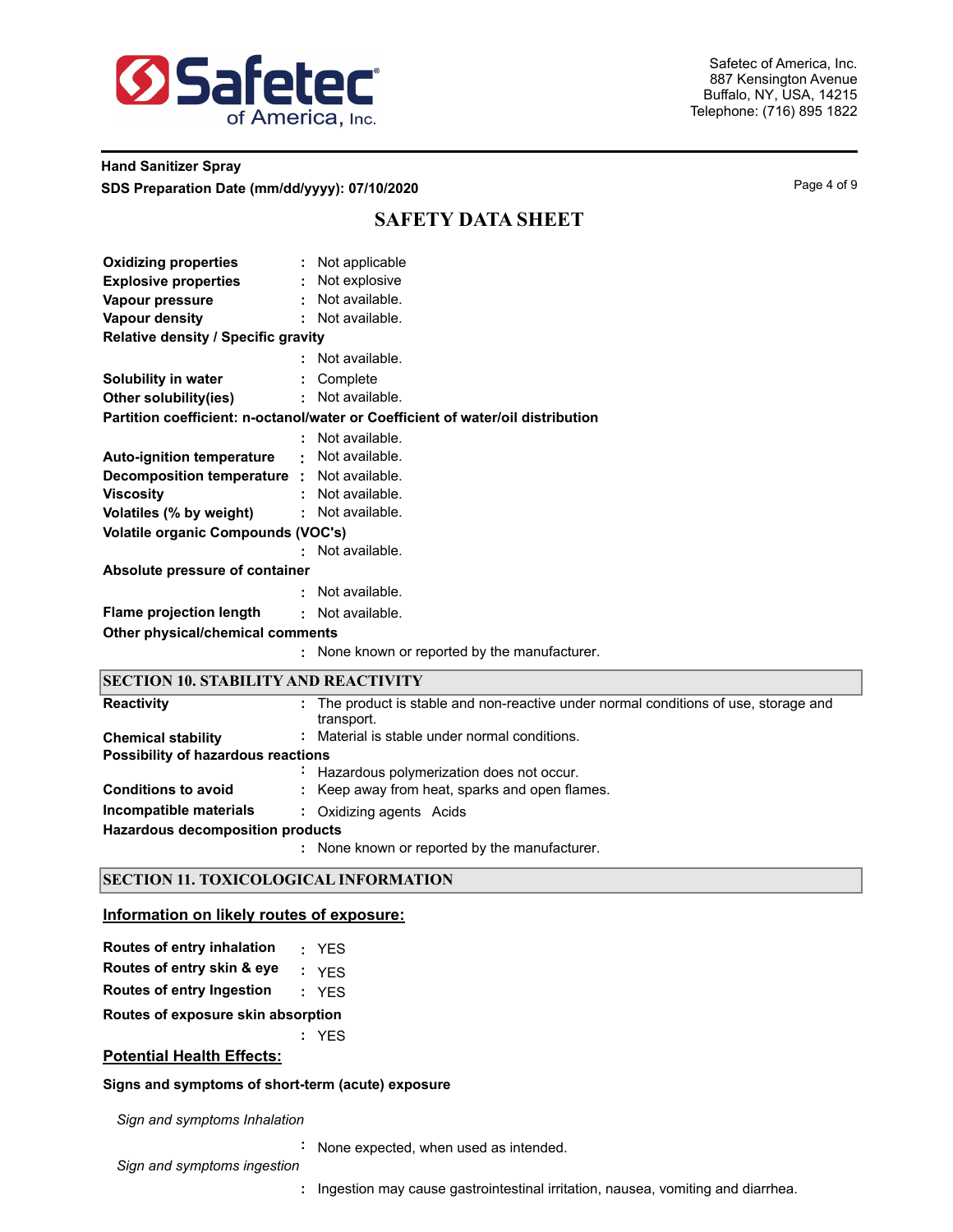

### **Hand Sanitizer Spray SDS Preparation Date (mm/dd/yyyy): 07/10/2020** Page 1 and the state of 9 Page 5 of 9

# **SAFETY DATA SHEET**

| Sign and symptoms skin                           |    | : None expected, when used as intended.                                                                                                  |
|--------------------------------------------------|----|------------------------------------------------------------------------------------------------------------------------------------------|
| Sign and symptoms eyes                           |    | None expected, when used as intended. Direct eye contact may cause irritation.                                                           |
| <b>Potential Chronic Health Effects</b>          |    |                                                                                                                                          |
|                                                  |    | : Prolonged or repeated skin contact may cause drying and irritation. Prolonged<br>overexposure may cause liver and kidney effects.      |
| <b>Mutagenicity</b>                              |    | : Not expected to be mutagenic.                                                                                                          |
| Carcinogenicity                                  |    | This product is not considered to be a carcinogen by IARC, ACGIH, NTP, or OSHA.                                                          |
| <b>Reproductive effects &amp; Teratogenicity</b> |    |                                                                                                                                          |
|                                                  |    | : This product is not expected to cause reproductive or developmental effects.                                                           |
| <b>Sensitization to material</b>                 |    | Not expected to be a skin or respiratory sensitizer.                                                                                     |
|                                                  |    | Specific target organ effects : None expected, when used as intended.                                                                    |
| Medical conditions aggravated by overexposure    |    |                                                                                                                                          |
|                                                  |    | : None reported by the manufacturer.                                                                                                     |
| <b>Synergistic materials</b>                     | ÷. | None reported by the manufacturer.                                                                                                       |
| <b>Toxicological data</b>                        |    | There is no available data for the product itself, only for the ingredients. See below for<br>individual ingredient acute toxicity data. |

|                      | $LC_{50}(4hr)$                             | $LD_{50}$   |                  |  |
|----------------------|--------------------------------------------|-------------|------------------|--|
| <b>Chemical name</b> | <u>inh, rat</u>                            | (Oral, rat) | (Rabbit, dermal) |  |
| Ethanol              | > 32 380 ppm (61 mg/L) 4 hours<br>(vapour) | 7060 mg/kg  | > 15 800 mg/kg   |  |
| Triethanolamine      | N/Av                                       | 6110 mg/kg  | > 19 870 mg/kg   |  |

#### **Other important toxicologica**l **hazards**

**:** None known or reported by the manufacturer.

### **SECTION 12. ECOLOGICAL INFORMATION**

**Ecotoxicity Exercise 2** : The product is not classified as environmentally hazardous. Avoid release to the environment.

#### *Ecotoxicity data:*

| Ingredients     |                |                                                        | <b>Toxicity to Fish</b> |                 |
|-----------------|----------------|--------------------------------------------------------|-------------------------|-----------------|
|                 | CAS#           | LC50 / 96h                                             | NOEC / 21 day           | <b>M</b> Factor |
| Ethanol         | 64-17-5        | > 100 mg/L Fathead<br>minnow (Pimephales<br>promelas)  | N/Av                    | N/Av            |
| Triethanolamine | $102 - 71 - 6$ | 11 800 mg/L Fathead<br>minnow (Pimephales<br>promelas) | N/Av                    | N/Av            |

| Ingredients     | CAS#           | <b>Toxicity to Daphnia</b>                        |                                       |                 |  |  |  |
|-----------------|----------------|---------------------------------------------------|---------------------------------------|-----------------|--|--|--|
|                 |                | EC50/48h                                          | NOEC / 21 day                         | <b>M</b> Factor |  |  |  |
| Ethanol         | 64-17-5        | 5012 mg/L Water flea<br>(Daphnia magna)           | N/Av                                  | N/Av            |  |  |  |
| Triethanolamine | $102 - 71 - 6$ | Water flea<br>609.88 mg/L<br>(Ceriodaphnia dubia) | 16 mg/L Water flea<br>(Daphnia magna) | N/Av            |  |  |  |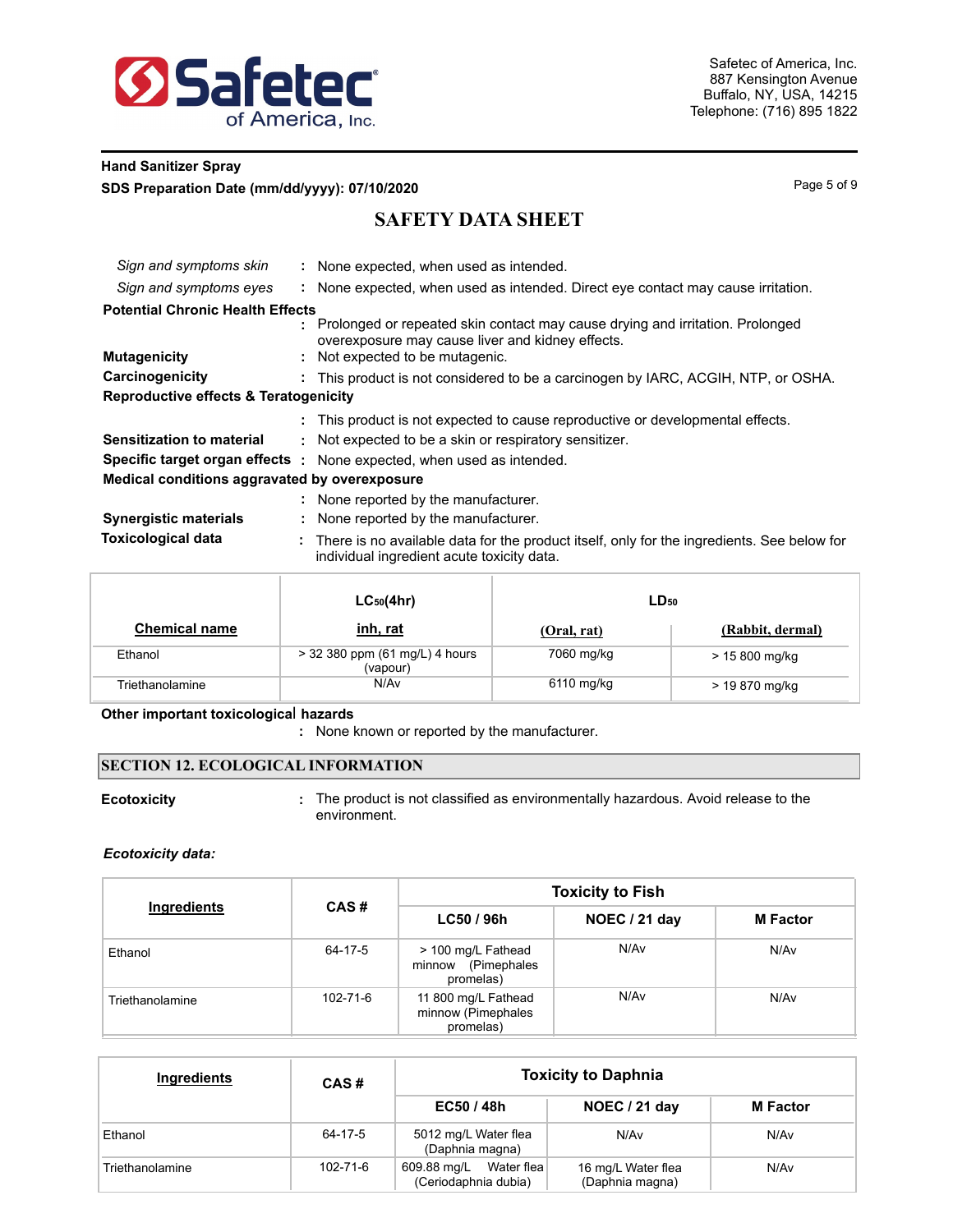

## **Hand Sanitizer Spray SDS Preparation Date (mm/dd/yyyy): 07/10/2020** Page 6 of 9

# **SAFETY DATA SHEET**

| Ingredients     | CAS#           |                                                               | <b>Toxicity to Algae</b> |                 |
|-----------------|----------------|---------------------------------------------------------------|--------------------------|-----------------|
|                 |                | EC50 / 96h or 72h                                             | NOEC / 96h or 72h        | <b>M</b> Factor |
| Ethanol         | 64-17-5        | 1000 mg/L/96hr Green<br>algae (Selenastrum<br>capricornutum)  | N/Av                     | N/Av            |
| Triethanolamine | $102 - 71 - 6$ | 512 mg/L/72hr<br>Green<br>algae (Desmondesmus<br>subspicatus) | N/Av                     | N/Av            |

**Persistence and degradability**

Expected to be biodegradable **:**

#### **Bioaccumulation potential :** No data is available on the product itself.

| mnonents | Partition coefficient n-octanol/water (log Kow) Bioconcent |  |
|----------|------------------------------------------------------------|--|

| <b>Components</b>              | Partition coefficient n-octanol/water (log Kow) | <b>Bioconcentration factor (BCF)</b> |
|--------------------------------|-------------------------------------------------|--------------------------------------|
| Ethanol (CAS 64-17-5)          | - 0.31                                          | N/Av                                 |
| Triethanolamine (CAS 102-71-6) | $-2.53$                                         | <3.9 BCF method: OECD 30             |

**Mobility in soil :** There is no data available for this product.

#### **Other Adverse Environmental effects**

None known or reported by the manufacturer. **:**

#### **SECTION 13. DISPOSAL CONSIDERATIONS**

| <b>Handling for Disposal</b> | See Section 7 (Handling and Storage) for further details. Empty containers retain<br>residue (liquid and/or vapour) and can be dangerous. Do not cut, weld, drill or grind on<br>or near this container.                                           |
|------------------------------|----------------------------------------------------------------------------------------------------------------------------------------------------------------------------------------------------------------------------------------------------|
| <b>Methods of Disposal</b>   | Dispose in accordance with all applicable federal, state, provincial and local<br>regulations.                                                                                                                                                     |
| <b>RCRA</b>                  | : If the product becomes a waste, it may meet the criteria of a hazardous waste<br>according to the US RCRA Title 40 CFR 261. It is the responsibility of the waste<br>generator to determine the proper waste identification and disposal method. |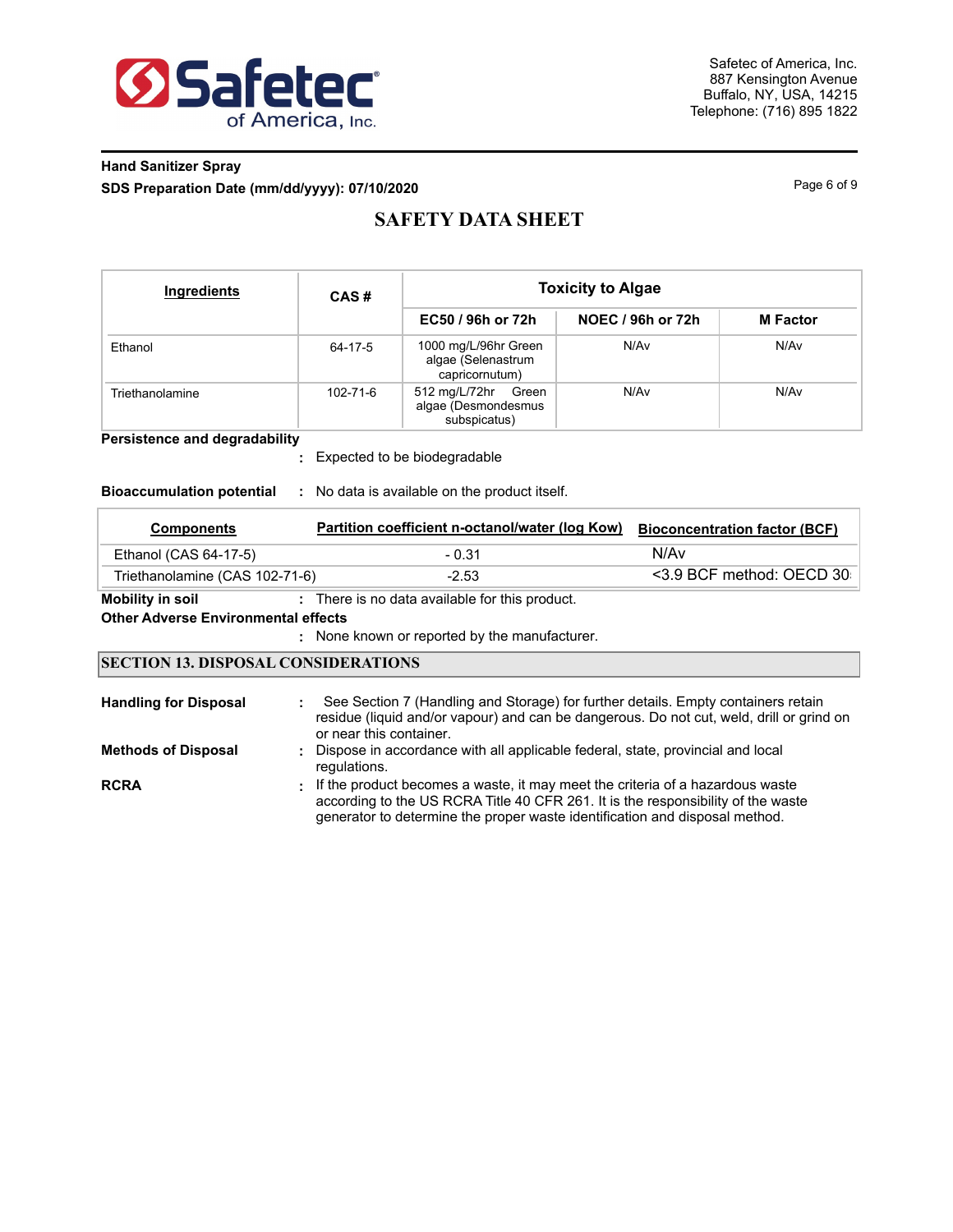

### **Hand Sanitizer Spray SDS Preparation Date (mm/dd/yyyy): 07/10/2020** Page 7 of 9

# **SAFETY DATA SHEET**

### **SECTION 14. TRANSPORT INFORMATION**

| <b>Regulatory</b><br><b>Information</b>                                                                                                                                                    | <b>UN Number</b>                       | UN proper shipping name                                                                                                                                                                               | <b>Transport</b><br>hazard<br>class(es) | <b>Packing</b><br>Group | Label |  |  |  |
|--------------------------------------------------------------------------------------------------------------------------------------------------------------------------------------------|----------------------------------------|-------------------------------------------------------------------------------------------------------------------------------------------------------------------------------------------------------|-----------------------------------------|-------------------------|-------|--|--|--|
| 49CFR/DOT                                                                                                                                                                                  | None                                   | <b>Limited Quantity</b>                                                                                                                                                                               | LQ ground                               | none                    |       |  |  |  |
| 49CFR/DOT<br><b>Additional</b><br>information                                                                                                                                              | 30 kg gross mass.                      | May be shipped as LIMITED QUANTITY when transported in quantities no larger than 1 Litre, in packages not exceedir                                                                                    |                                         |                         |       |  |  |  |
| <b>ICAO/IATA</b>                                                                                                                                                                           | <b>UN1170</b>                          | Ethanol                                                                                                                                                                                               | 3                                       | Ш                       |       |  |  |  |
| <b>ICAO/IATA</b><br><b>Additional</b><br>information                                                                                                                                       | Refer to ICAO/IATA Packing Instruction |                                                                                                                                                                                                       |                                         |                         |       |  |  |  |
| <b>TDG</b>                                                                                                                                                                                 | None                                   | <b>Limited Quantity</b>                                                                                                                                                                               | LQ ground                               | none                    |       |  |  |  |
| <b>TDG</b><br><b>Additional</b><br>information                                                                                                                                             | 30 kg gross mass.                      | May be shipped as LIMITED QUANTITY when transported in quantities no larger than 1 Litre, in packages not exceedir                                                                                    |                                         |                         |       |  |  |  |
| <b>IMDG</b>                                                                                                                                                                                | None                                   | <b>Limited Quantity</b>                                                                                                                                                                               | LTD QTY                                 | none                    |       |  |  |  |
| <b>IMDG</b><br>May be shipped as LIMITED QUANTITY when transported in quantities no larger than 1 Litre, in packages not exceedir<br><b>Additional</b><br>30 kg gross mass.<br>information |                                        |                                                                                                                                                                                                       |                                         |                         |       |  |  |  |
| <b>Environmental hazards</b>                                                                                                                                                               | Special precautions for user:          | Keep away from heat and flame.<br>This product does not meet the criteria for an environmentally hazardous mixture,<br>according to the IMDG Code. See Section 12 for more environmental information. |                                         |                         |       |  |  |  |

**Transport in bulk according to Annex II of MARPOL 73/78 and the IBC Code**

**:** Not established.

#### **SECTION 15 - REGULATORY INFORMATION**

### **US Federal Information:**

Components listed below are present on the following U.S. Federal chemical lists:

| Ingredients     | CAS#           | <b>TSCA</b> | <b>CERCLA</b><br>Reportable       | <b>SARA TITLE III:</b><br>Sec. 302.<br><b>Extremely</b> | SARA TITLE III: Sec. 313, 40 CFR<br>372, Specific Toxic Chemical |                             |  |
|-----------------|----------------|-------------|-----------------------------------|---------------------------------------------------------|------------------------------------------------------------------|-----------------------------|--|
|                 |                | Inventory   | Quantity(RQ) (40<br>CFR 117.302): | <b>Hazardous</b><br>Substance, 40<br><b>CFR 355:</b>    | <b>Toxic Chemical</b>                                            | de minimus<br>Concentration |  |
| Ethanol         | 64-17-5        | Yes         | N/Ap                              | N/Ap<br>No                                              |                                                                  | N/Ap                        |  |
| Triethanolamine | $102 - 71 - 6$ | Yes         | N/Ap                              | N/Ap                                                    | No                                                               | N/Ap                        |  |

SARA TITLE III: Sec. 313, Toxic Chemicals Notification, 40 CFR 372: Flammable; Eye irritation; ;Specific target organ toxicity, single exposure .Under SARA Sections 311 and 312, the EPA has established threshold quantities for the reporting of hazardous chemicals. The current thresholds are 500 pounds or the threshold planning quantity (TPQ), whichever is lower, for extremely hazardous substances and 10,000 pounds for all other hazardous chemicals.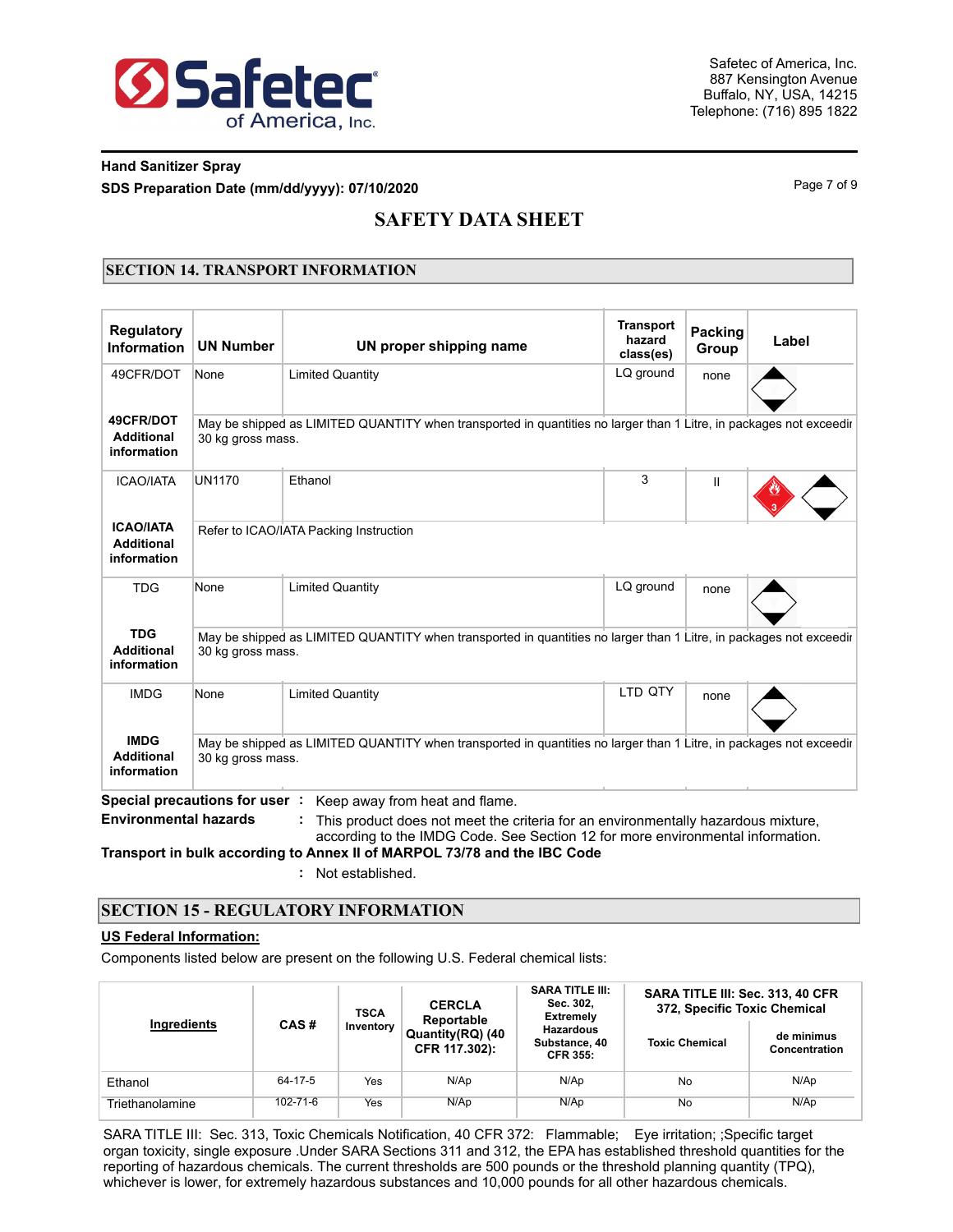

## **Hand Sanitizer Spray SDS Preparation Date (mm/dd/yyyy): 07/10/2020** Page 8 of 9

# **SAFETY DATA SHEET**

#### **US State Right to Know Laws:**

The following chemicals are specifically listed by individual States:

| Ingredients     | CAS#     |        | <b>California Proposition 65</b> |     |     | <b>State "Right to Know" Lists</b><br><b>MN</b><br><b>PA</b><br><b>NJ</b><br><b>RI</b><br>Yes<br>Yes<br>Yes<br>Yes<br>Yes<br>Yes<br>Yes<br>Yes |  |  |  |  |  |  |
|-----------------|----------|--------|----------------------------------|-----|-----|------------------------------------------------------------------------------------------------------------------------------------------------|--|--|--|--|--|--|
|                 |          | Listed | <b>Type of Toxicity</b>          | CA  | МA  |                                                                                                                                                |  |  |  |  |  |  |
| Ethanol         | 64-17-5  | No     | N/Ap                             | Yes | Yes |                                                                                                                                                |  |  |  |  |  |  |
| Triethanolamine | 102-71-6 | No     | N/Ap                             | No  | Yes |                                                                                                                                                |  |  |  |  |  |  |

#### **Canadian Information:**

All components of this product are on the Canadian DSL list. WHMIS Classification: See Section 2.

#### **International Information:**

Components listed below are present on the following International Inventory list:

| Ingredients     | CAS#     | European<br><b>EINECs</b> | Australia<br><b>AICS</b> | <b>Philippines</b><br><b>PICCS</b> | Japan ENCS | Korea<br><b>KECI/KECL</b> | China<br><b>IECSC</b> | NewZealand<br><b>IOC</b> |
|-----------------|----------|---------------------------|--------------------------|------------------------------------|------------|---------------------------|-----------------------|--------------------------|
| Ethanol         | 64-17-5  | 200-578-6                 | Present                  | Present                            | $(2)-202$  | KE-13217                  | Present               | HSR001144                |
| Triethanolamine | 102-71-6 | 203-049-8                 | Present                  | Present                            | $(2)-308$  | KE-25940                  | Present               | HSR002785                |

#### **SECTION 16. OTHER INFORMATION**

| Legend | : ACGIH: American Conference of Governmental Industrial Hygienists<br>CA: California<br><b>CAS: Chemical Abstract Services</b><br>CEPA: Canadian Environmental Protection Act<br>CERCLA: Comprehensive Environmental Response, Compensation, and Liability Act<br>of 1980<br>CFR: Code of Federal Regulations<br>CSA: Canadian Standards Association<br>DOT: Department of Transportation<br>DSL: Domestic Substances List<br>EPA: Environmental Protection Agency<br><b>HPA: Hazardous Products Act</b><br>HSDB: Hazardous Substances Data Bank<br>IARC: International Agency for Research on Cancer<br>IATA: International Air Transport Association<br>ICAO: International Civil Aviation Organisation<br>IMDG: International Maritime Dangerous Goods<br>Inh: Inhalation<br>LC: Lethal Concentration<br>LD: Lethal Dose<br>MA: Massachusetts<br>MN: Minnesota<br>N/Ap: Not Applicable<br>N/Av: Not Available<br>NJ: New Jersey<br>NOEC: No observable effect concentration<br>NTP: National Toxicology Program |
|--------|--------------------------------------------------------------------------------------------------------------------------------------------------------------------------------------------------------------------------------------------------------------------------------------------------------------------------------------------------------------------------------------------------------------------------------------------------------------------------------------------------------------------------------------------------------------------------------------------------------------------------------------------------------------------------------------------------------------------------------------------------------------------------------------------------------------------------------------------------------------------------------------------------------------------------------------------------------------------------------------------------------------------|
|--------|--------------------------------------------------------------------------------------------------------------------------------------------------------------------------------------------------------------------------------------------------------------------------------------------------------------------------------------------------------------------------------------------------------------------------------------------------------------------------------------------------------------------------------------------------------------------------------------------------------------------------------------------------------------------------------------------------------------------------------------------------------------------------------------------------------------------------------------------------------------------------------------------------------------------------------------------------------------------------------------------------------------------|